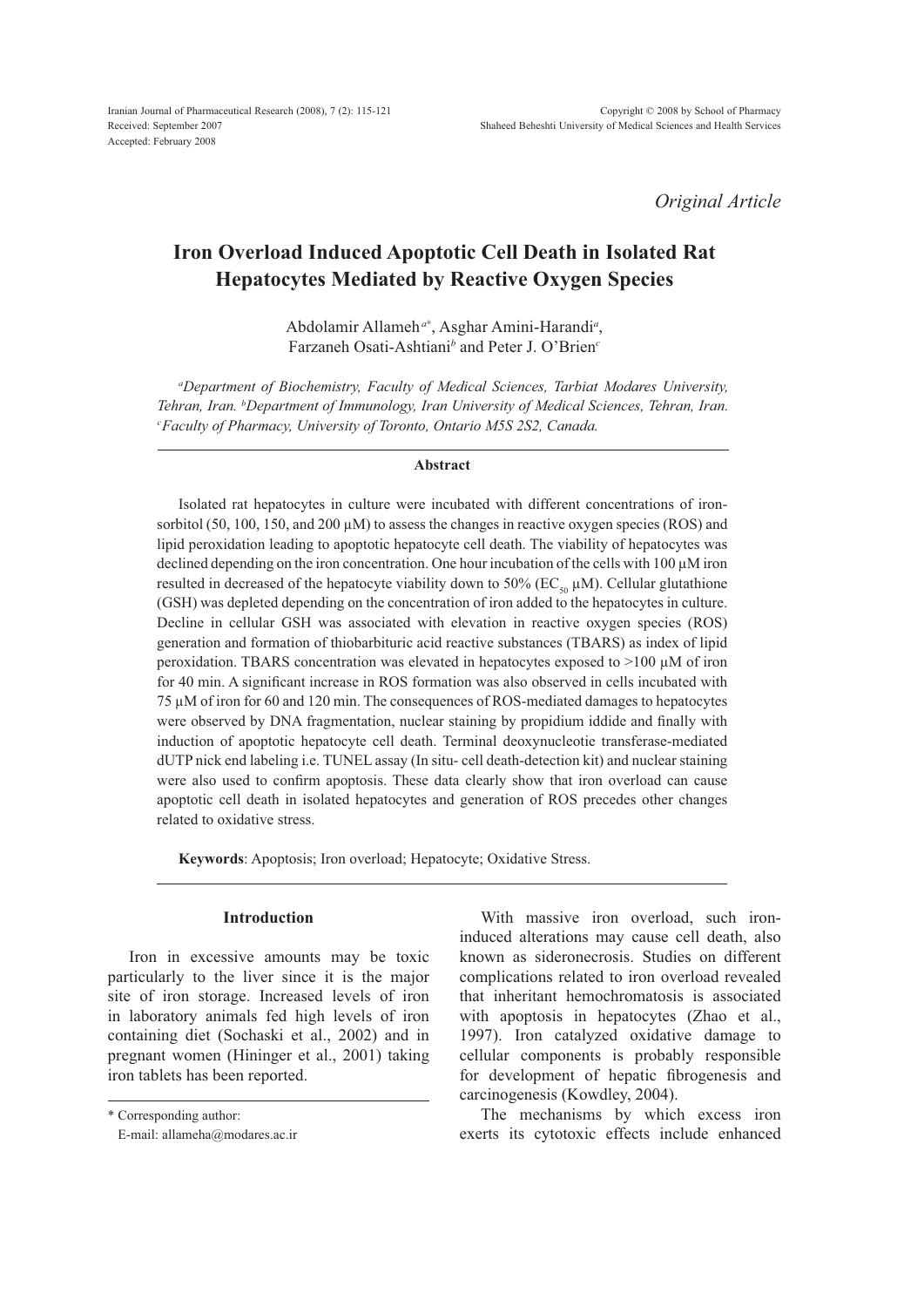formation of free radicals and lipid peroxidation in organelle membranes. Lipid peroxidation can lead to structural and functional alterations in lysosomes, mitochondria and the endoplasmic reticulum. Different chemical forms of iron have been shown to initiate lipid peroxidation in liver cells (Khan et al., 1995; Valerio and Petersen, 1998; Knutson et al., 2000; Milckak and Bicker, 2002).

The ability of iron to catalyze the formation of reactive oxygen species (ROS), including the hydroxyl radical (·OH), has also been reported (Halliwell, 1992; Kehrer, 2000; Ryan and Aust, 1992). According to Jacob and co-workers (1997) inorganic iron is responsible for acceleration of endothelial cell apoptosis due to ROS generated of via Fenton reaction. In this connection the role glutathione and  $\alpha$ -tocopherol in ironinduced hepatotoxicity has been elucidated (Milchak and Bricker, 2002). Hence, glutathione plays a major role in maintaining cell viability following iron exposure and probably there is a synergistic relationship between GSH and other antioxidants. It has been reported that chronic iron exposure can result in elicitation of unique pattern of stress protein expression which may modulate hepatic long-term responses to iron overload (Brown et al., 2007).

Despite the bulk of information on ironoverload complications, the relationship between the cytotoxicity events and apoptotic cell death is not fully understood. In this study, changes in parameters related to oxidative stress were monitored in isolated rat hepatocytes loaded with iron to better understand the mechanisms underlying iron-induced hepatotoxicity.

# **Experimental**

#### *Chemicals*

Bovine serum albumin (BSA), collagenase type II, 2, 7-dichloro fluorescin diacetate (DCF-DA), EGTA, 8-hydroxy quinoline (8-HQ), reduced glutathione (GSH)

Iron-sorbitol (Jectofer™) containing ferrous iron (50 mg/ml) in 2 ml ampoules was from Astra, UK.

Iron (III), and thiobarbituric acid (TBA) were from Sigma Chemical Co. St. Louis, USA.

In situ cell death detection kit, i.e., TdT-

mediated dUTP nick end labeling (TUNEL) assay was the product of Roche Diagnostic, Germany. All other solvents and reagents were of the highest grade commercially available.

## *Hepatocyte isolation*

Male adult rats of Wistar strain, 200-250 g were obtained from Pasteur Institute of Iran. Animals were allowed to acclimatize for 1 week and provided with rodent chow pellets and tap water ad libitum. Hepatocytes were isolated by collagenase perfusion of the liver according to Seglen (1995). Briefly, the abdomen of the animal was opened under pentobarbital (60 mg/kg BW) anesthesia and the portal vein was cannulated with a Teflon catheter. Liver was perfused with EGTA (0.2 mM)-containing buffer free of  $Ca^{2+}$  and Mg<sup>2+</sup>, pH 7.3 at 37 $\rm{^{\circ}C}$ . This was followed by a second perfusion with 100 ml of second perfusion buffer containing collagenase  $(0.12\%$ , pH 7.4). The flow rate was adjusted to 30 ml/min for 15-25 min. The perfused liver was then transferred to a Petri dish containing washing buffer, gently dispersed in the buffer pre-cooled on ice.

Isolated cells were filtered through four layers of gauze, washed three times with washing buffer precipitated every time by centrifugation. After the final cell washing, the cells were counted using a hemacytometer and initial cell viability was determined using 0.2% (w/v) trypan blue exclusion test according to Moldeus et al., 1995. Viability exceeding 90% was found in all preparations used in this study. The number of cells was estimated as  $4-5\times10^{6}$  cells/liver and the cells were metabolically active for about 10 h.

#### *Incubation condition*

Hepatocyte suspension (10<sup>6</sup> cells/ml) was loaded with different concentrations of ironsorbital (Jectofer™), *viz.* 0, 100, 150, 200 or  $250$  µmol in Erlenmeyer glass flasks. 8HQ (100 μmol) was also added to the culture media as the iron carrier as suggested by Jacob and coworkers (1977). Flasks were capped with rubber stoppers before incubation for 2 h at  $37^{\circ}$ C in a water bath shaker under continuous 10%, 85% N2 and 5% CO2 . The cytotoxicity effects of iron was determined in hepatocyte preparation incubated with iron-sorbital at different time intervals *viz.*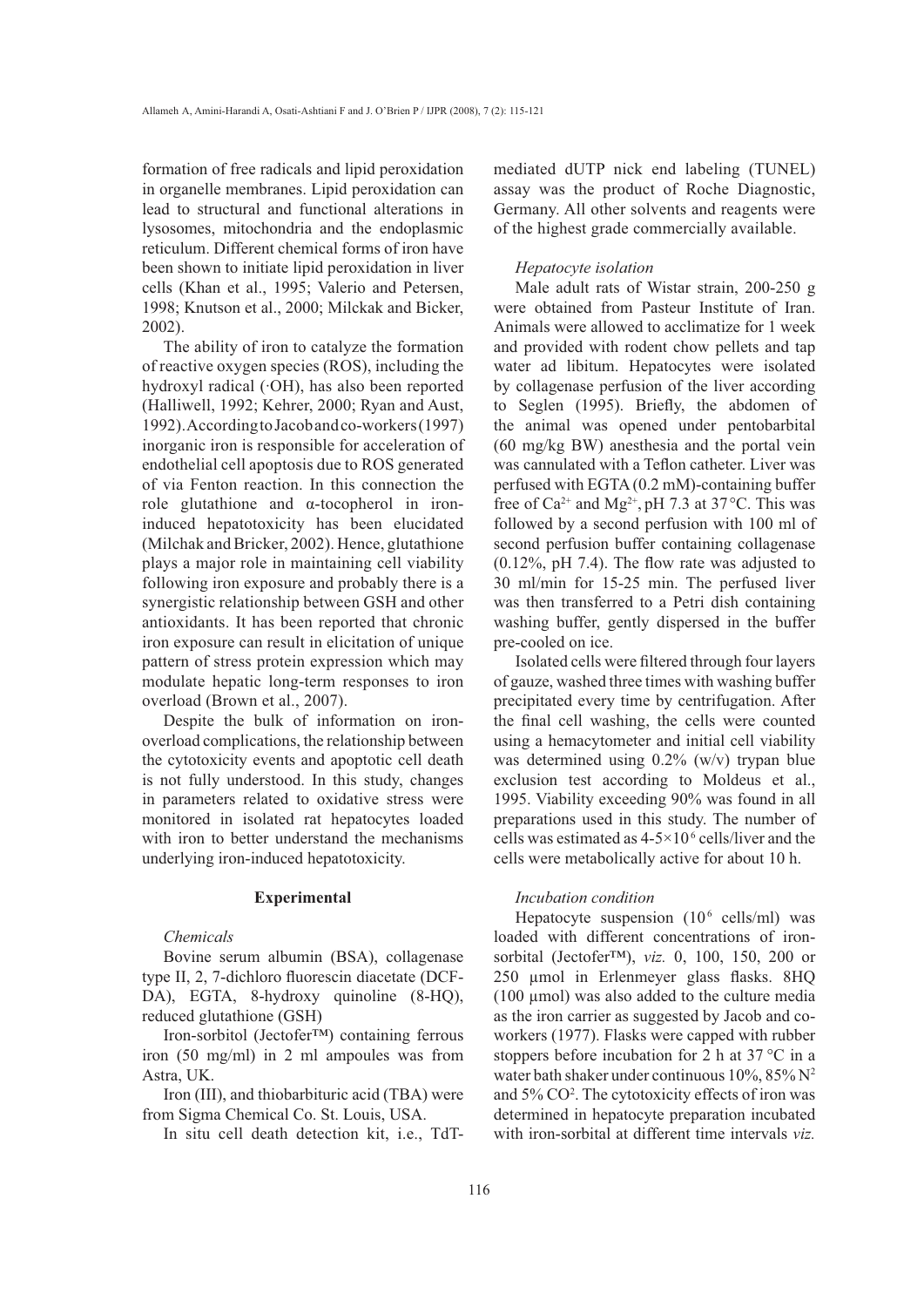30, 60, 120 and 180 min. The concentration at which iron caused 50% reduction ( $EC_{50} \mu M$ ) in isolated hepatocytes viability after incubation for 2 h was determined by trypan blue exclusion assay.

# *Histological studies*

The first signs of apoptosis in hepatocytes treated with iron were noticed under the fluorescence microscope after staining with either acridine orange or ethidium bromide. Hepatocytes incubated with different concentrations of iron, *viz.* 0 (control), 50, 100, and μM for 60 min in this assay. Then 10 μl of cell suspension was mixed with stain and smear was prepared covered with cover slip and observed under fluorescent microscope.

# *Nuclear staining by propidium iodide*

Samples from hepatocytes incubated with 100 μM iron for 60 min were taken and stained with annexin V and propidium iodide. The distribution pattern of cells assessed in a flow cytometry resulted in four types of histograms related to distribution and differentiation of cells. This assay was first set up with thymocytes which were incubated with dexamethasone for 6 h and considered as positive control.

## *Measurement of glutathione level*

Hepatocyte glutathione was measured by HPLC according to the procedure described by Harvey et al., 1989. Briefly, following exposure to different concentrations of iron, the cells were washed and scraped in cold phosphate-buffered saline. After centrifugation, cell pellet was lysed in ice-cold 0.6 N perchloric acid containing 2 mM EDTA. Precipitated proteins were removed by centrifugation and the supernatant was diluted (1:1 v/v) in mobile phase buffer and then pH was adjusted to 2.0-2.3 with 6 N NaOH. Ten μl of each sample was injected into the column for chromatography equipped with an electrochemical detector.

## *Lipid peroxidation*

Formation of thiobarbituric acid reacting substances (TBARS) was determined as a marker of lipid peroxidation according to the procedure described by Buege and Aust, 1978. After incubation of cells with iron for a period of 10 or 40 min, the levels of TBARS were measured in 1.0 ml aliquots of hepatocyte suspension (106 cells/ml) using thiobarbituric acid (TBA) reagent. The absorbance of the reaction product was recorded at 532 nm in a Shimatzu-UV-3000 spectrophotometer.

#### *Reactive oxygen species (ROS)*

The rate of ROS generation induced by iron in hepatocytes was determined following incubation with different concentrations of iron. The level of ROS was measured based on the procedure described by Le Bel et al., 1992. Briefly, 1 ml of hepatocyte suspension was pre-incubated with iron for 30 min, and then centrifuged at  $50\times g$ for 1 min to collect the cells. The cells were resuspended and then incubated with DCF-DA for 10 min at 37 $\degree$ C. The fluorescence intensity was recorded at excitation of 500 and emission of 520 nm wavelengths in a Shimatzu RF-5000 spectrofluorimeter. The concentration of DCF generated in hepatocytes was determined from standard curve using known concentrations of DCF.

# Detection and quantification of DNA *fragmentation*

Hepatocytes were incubated in 24-well culture plates in a  $CO<sup>2</sup>$  incubator for 1 h. DNA was then prepared for gel electrophoresis. Electrophoresis was carried out in 2% (w/v) agarose gel in 40 mM Tris-acetate buffer (pH 7.4) at 90 V for 1 h. The fragmented DNA was visualized by staining with ethidium bromide.

# *TUNEL assay*

The role of iron in inducing DNA fragmentation in isolated hepatocytes was further confirmed by TUNEL assay using a commercial kit. In this technique, the terminal deoxynucleotidyl transferase (TdT) binds to the 3´-OH end and synthesizes a polynucleotide at the nick end. Then the biotinylated nucleotides interacts with avidin-peroxidase that can be detected histochemically (Iwasa et al., 1996). The assay was first standardized with thymocytes treated with dexamethasone (positive control). Accordingly, untreated thymocytes were used and considered as negative control. The assay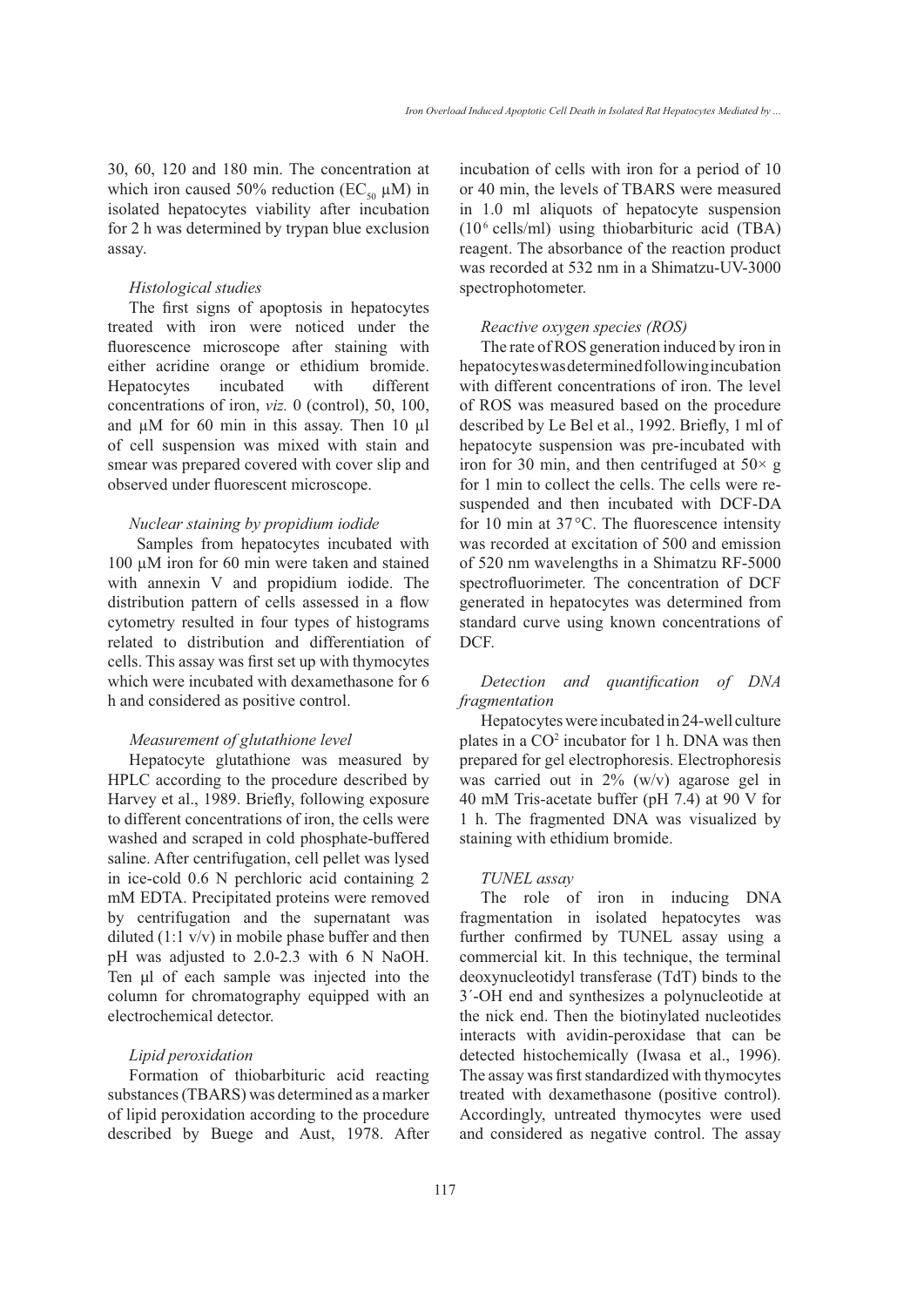

**Figure 1.** Changes in glutathione in isolated hepatocytes incubated with Iron.

Data are 'Mean±SE' of three assays carried out in duplicate. Controls were incubated in absence of iron.

was then applied for assessment of apoptosis in hepatocytes due to iron. Hepatocytes suspension was fixed on slides, labeled and then processed for microscopic observation.

# **Results**

# *Cytotoxicity*

Isolated hepatocytes were incubated with different concentrations of iron-sorbitol. This resulted in a concentration-dependent decrease in cell viability. The concentration of iron sufficient to cause a 50% decrease in hepatocytes viability  $(EC_{50} \mu M)$  at different time intervals (60, 120 and 180 min) is summarized in Figure 1. The  $EC_{50}$ for iron was found to be 100 μM for hepatocytes incubated for 2 h (Figure 1). Based on this data, higher concentration of iron was used to induce



**Figure 3.** Reactive oxygen species in isolated hepatocytes incubated with iron.

Data are 'Mean±SE' of three assays carried out in duplicate. "ROS" formation was expressed as fluorescence intensity units.



**Figure 2. T**he level of TBARS in isolated hepatocytes incubated with iron.

Data are 'Mean±SE' of three assays carried out in duplicate. The concentration of TBARS was expressed as μM.

apoptosis in isolated hepatocytes. iron caused a remarkable decrease in cellular GSH levels depending on the iron concentration added to the hepatocyte cultures (Figure 2).

Figure 3 shows the changes in the rate of lipid peroxidation in isolated hepatocytes incubated with different concentrations of iron for 10 or 40 min. There were no significant changes in the levels of TBARS in hepatocytes incubated with different concentrations of iron for10 min, whereas, similar concentrations of iron incubated for 40 min caused a remarkable increase in lipid peroxidation products. As shown in Figure 4, changes in reactive oxygen species (ROS) was associated with elevation in lipid peroxidation products. The pattern of DNA fragmentation in isolated hepatocytes incubated for 1-h with 100 μmol of iron as compared to control group has



Figure 4. Cytotoxicity of iron in isolated hepatocytes. Isolated hepatocytes incubated with different concentrations of iron-sorbital and sampling was carried out at different time intervals to determine cell viability by trypan blue exclusion assay. Data are 'Mean±SE' of three analyses carried out in duplicate. IC<sub>50</sub> for iron was found to be 100 µmol.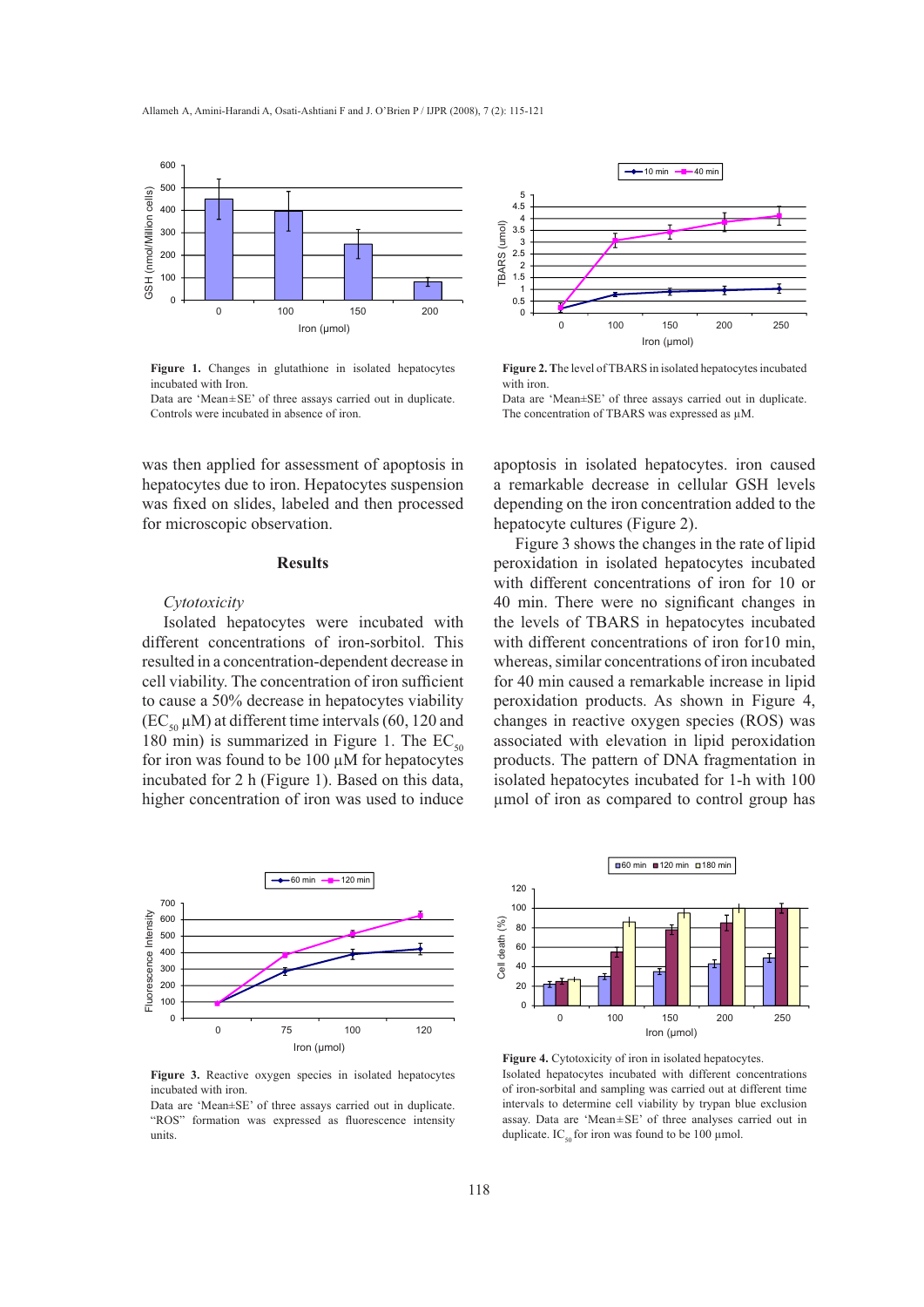

**Figure 5.** DNA fragmentation in hepatocytes incubated with iron.

From left to right lane 1, 2 and 4-7 show DNA fragments obtained from hepatocytes incubated for 1 h with iron at a concentration of 100 μmol. Lane 3 from left shows DNA standard ladder.

been demonstrated in Figure 5. Flow cytometry performed on hepatocytes incubated with 100 μm of iron resulted in four types of histograms. Data related to the total cells, distribution according to the differential staining, cells stained with annexin-V and those stained with propidium iodide were assessed. The results of flow cytometry indicated that depending on the duration of incubation of hepatocytes with iron, the number of apoptotic cell bodies are increasing. Figure 6 shows the effect of two concentrations (50 and 100 μmol) of iron on nuclear and stained with acridine orange and ethidium bromide. The number of apoptotic cell phenotypes were found to be increased in cells incubated with higher concentrations of iron. Reductions in cytoplasmic volume and condensation of nuclei were the prominent criteria observed in apoptotic cells. The nuclei stained with ethidium bromide appeared as red color. Figure 7 shows the results of TUNEL assay. In this figure, apoptotic cells appeared in brown color due to DAB precipitation in hepatocytes exposed to 100 μmol of iron for 60 min.

## **Discussion**

iron storage diseases are believed to cause organ damages through generation of reactive oxygen species, ROS (Qu et al., 2001; Knight et al., 2001). ROS is probably an early signal that



**Figure 6.** Acridine orange and ethidium bromide staining of apoptotic cell bodies.

Part-A shows hepatocytes incubated for 1 h with 50 µmol and Part-B shows cells treated with 100 umol of iron. Arrow heads show apoptotic cell deaths. Reduction in cytoplasmic volume and condensation of nuclei were prominent criteria observed in apoptotic cells. The nuclei stained with ethidium bromide appear as red color.

mediates apoptosis (Simon et al., 2000; Castisti and Vercesi 1999). ROS generation is associated with oxidation of target molecules among which unsaturated fatty acids (USFAs) are probably more vulnerable to oxidative stress. Necrosis occurs when cell damages overcome the defense mechanisms, whereas alternatively cells may undergo apoptosis pathways. The release of ROS is one of the major signaling pathways involved in many different forms of apoptotic cell death in many cell types (Kroemer et al., 1995). The role of ROS in initiation of such damages was further approved when it was shown that damages caused by iron were reversed when iron-chelating agent such as deferoxamine was used (Demling et al., 1991).

In this study, short-term (2 h) incubation of freshly isolated rat hepatocytes with iron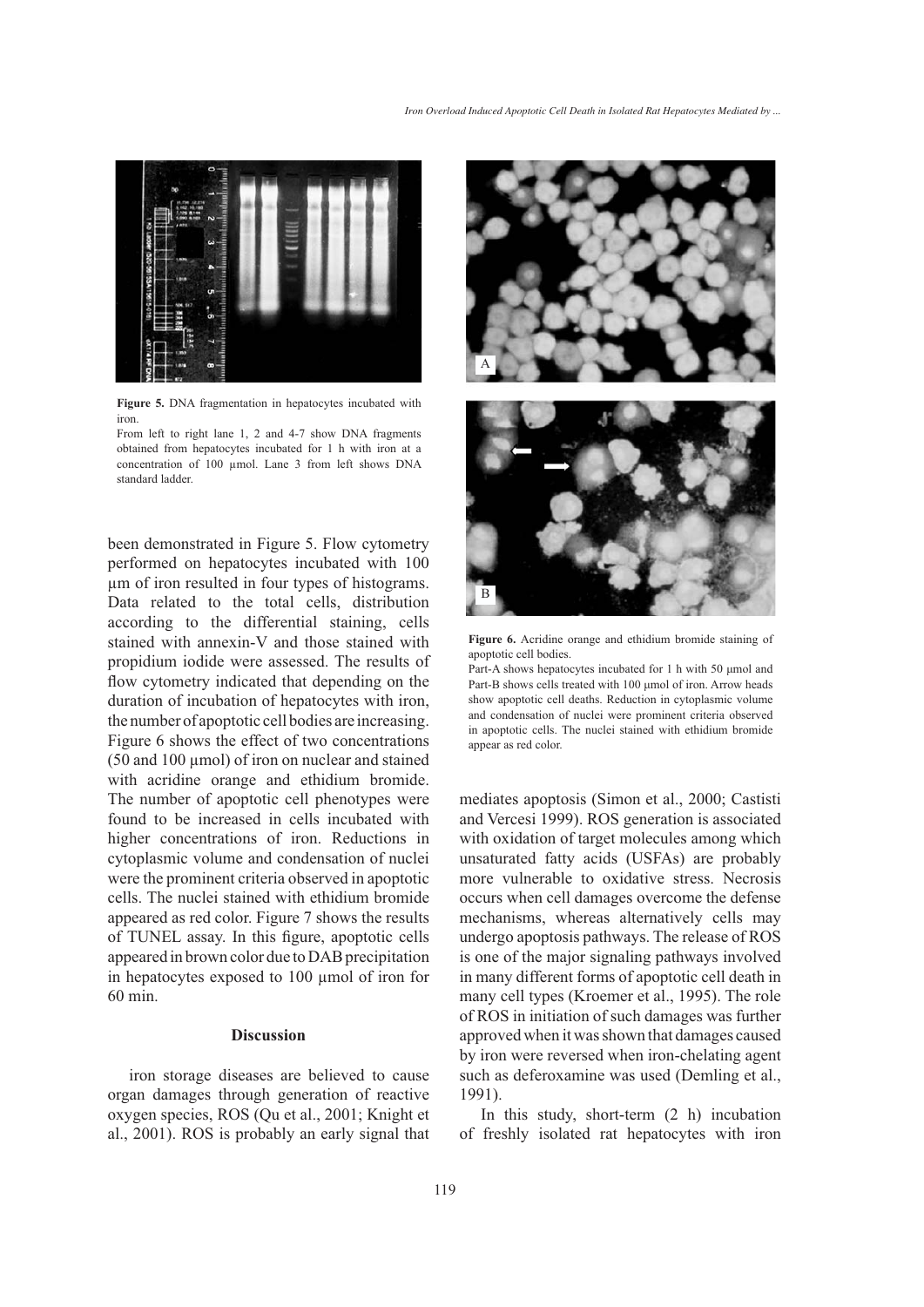



**Figure 7.** Nuclear DNA end labeling (TUNEL assay) in hepatocyte treated with iron.

Hepatocytes exposed to 100 µmol iron for 1 h. Apoptotic cells appear in brown color due to DAB precipitation in hepatocytes exposed to 100 μmol of iron for 1 h. Part A and part B show  $10\times$ and  $40\times$  magnification.

resulted in changes in a panel of markers related to oxidative stress leading to apoptotic cell death. As it was expected, relatively small fraction  $(\sim 20\%)$  of hepatocytes isolated by collagenase perfusion underwent cell death in untreated groups. Nevertheless, the bulk of lipid peroxidation products formed during incubation of hepatocytes with iron indicated the extent of the damages caused to the membranes.

ROS generation in isolated hepatocytes was an early response to iron that was dependent on the dose and time of cell exposures to iron. Moreover, as it was expected increased ROS was associated with elevation of lipid peroxidation products. Oxidative damages to cell membrane or its organelles, particularly lysozyme and mitochondrial membrane could be responsible for marked decrease in cell viability. Comparing these results with ROS data may suggest that ROS

is generated even with lower iron concentration (75 μmol) and 1 h before the number of hepatocytes reached to 50%. It appears that changes in ROS and lipid peroxidation precede GSH depletion which occurred due to iron doses above  $EC_{50}$  (Figure 2).

The pattern of distribution of hepatocytes exposed to iron according to flow cytometric data further indicated a decline in cell viability in treated groups. Flow cytometry data using annexin-V confirmed modifications in cell membrane particularly in rearrangement of phosphatidyl serine from the inner plasma membrane. Depletion of intracellular glutathione in hepatocytes incubated with iron by approximately 90% adds to the oxidative stress which can potentate iron cytotoxicity. The protective role of glutathione is better explained when it was shown that lipid peroxidation and cytotoxicity resulted from iron to cells in culture are reversed by exogenous GSH (Milchak and Bricker, 2002).

DNA fragmentation is used to distinguish between necrotic and apoptotic hepatocyte cell death. The pattern of chromatin condensation and DNA fragmentation induced by iron clearly showed the process of apoptosis in the hepatocytes (Figure 5). The results of TUNEL assay showing the nick end of the fragments of DNA also confirmed the apoptotic pattern of DNA fragmentation. It is worth mentioning that ironrelated change in hepatocytes was depending on the concentration of iron in the cell culture. There was a gradual change in parameters studies, and upon increased levels of iron the ratio of necrotic cells to apoptotic cell bodies was increased.

Recently, it has been reported that under certain condition, where the hepatitis C virus polyprotein is expressed in transgenic mice, iron overload may leads to hepatocellular carcinoma (Furutani et al., 2006). Similar morphological changes also observed in vivo in iron-overload induced rats. Typical features of apoptosis including condensation of the nuclei, increased nuclear permeability, and membrane bleb formation were observed in our laboratory in liver of rats directly injected with iron formulation (Unpublished data). The resultes presented in this paper indicate that the iron induced apoptotic cell death is mediated